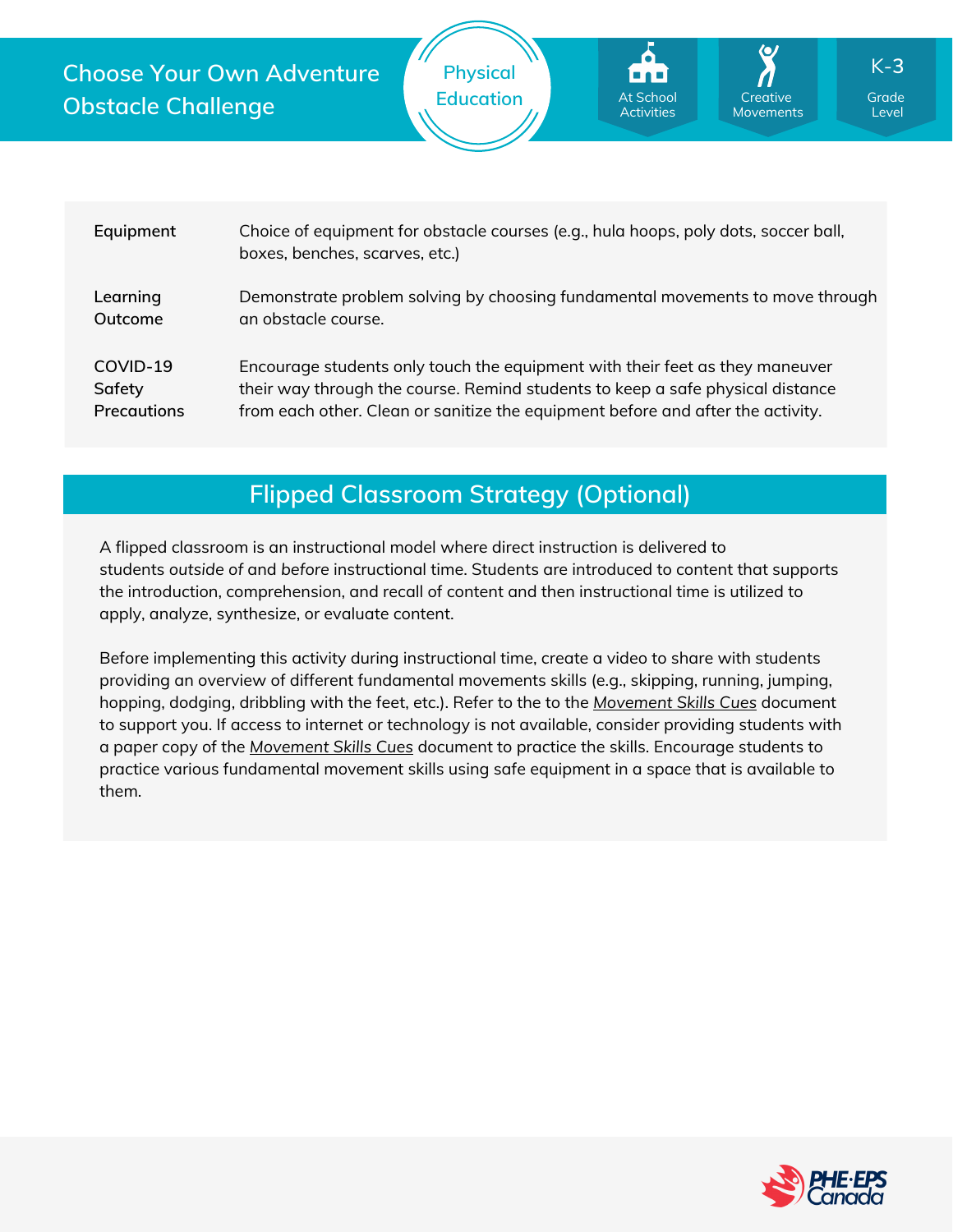# **Activity Description**

In a large open space, scatter and spread out chosen equipment on the ground or floor. Depending on the amount of students, consider setting up multiple courses with different equipment. Invite students to spread out around the space and review how to perform different fundamental movement skills or refer to the *[Movement](https://phecanada.ca/sites/default/files/content/docs/Home%20Learning%20Resource/Movement%20Cues/Movement%20Skills%20Cues%201.pdf) Skills Cues* document to support you. If utilizing a flipped classroom approach, remind students to apply the cues they learned or reviewed in the video or document.

Students use different movement skills to manoeuvre their way through, around, over, under, and beside the various pieces of equipment in a creative manner. Students choose their own pathways and the movements they perform to get through the obstacle course. To follow safety guidelines, encourage students to not touch any of the obstacle course equipment with their hands. If multiple obstacle courses are set up, rotate groups of students through the different courses.

Challenge older students by asking them to move through the obstacle course by balancing an obstacle (e.g., bean bag) on a chosen body party.

# **Physical Education Competencies Reflection Questions**



### **MOVE**

**Develop psychomotor skills, tactics, and strategies that facilitate a variety of physical activities across diverse environments.**



### **THINK**

**Develop cognitive skills and strategies for a variety of movement contexts that facilitate critical thinking, decision making, and problem solving.**





# **FEEL**

**Develop affective skills and strategies that facilitate healthy and safe relationships with themselves, with others, and with their environment.**

## **ACT**

**Practice behaviour skills and strategies that facilitate movement competence and confidence.**



Reflection is important to support learning during physical education. Consider asking students the reflection questions below and discuss the answers together.

- *What helped you decide what movements to do at the different obstacles?*
- *What obstacle was the easiest to decide how to move? Hardest? Why?*



Level

K-**3**

**Creative** Movements

At School **Activities**